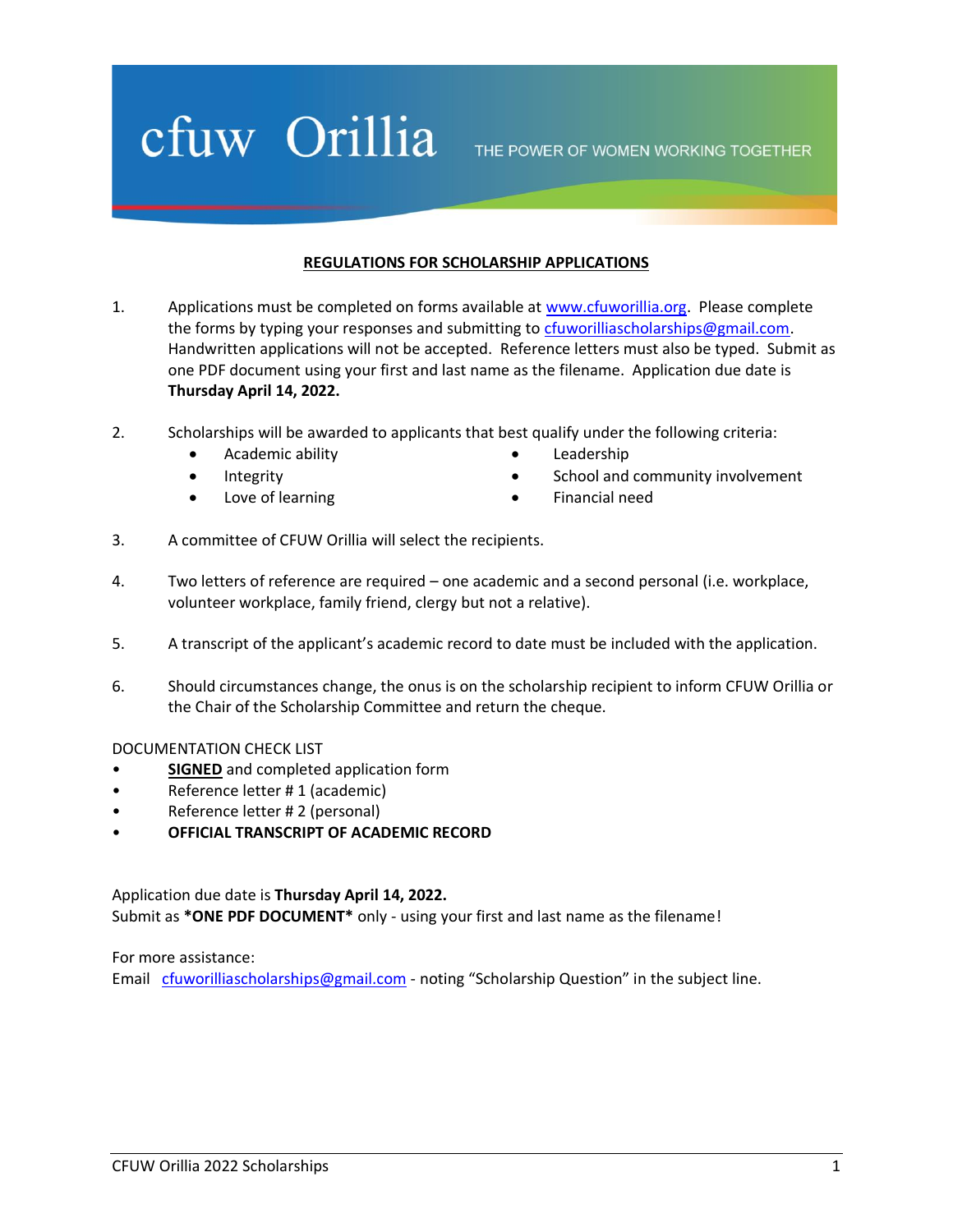### **SCHOLARSHIP APPLICATION FORM 2022**

| Name:                                            | Date of Birth:                                                                                                         |
|--------------------------------------------------|------------------------------------------------------------------------------------------------------------------------|
|                                                  |                                                                                                                        |
| <b>Street Address:</b>                           | Phone:                                                                                                                 |
| City:                                            | Email:                                                                                                                 |
| Postal Code:                                     | Communication will be via email. It is your responsibility to<br>advise CFUW Orillia if you change your email address. |
| Which school are you or will be graduating from? |                                                                                                                        |
| Orillia Secondary School                         | Patrick Fogarty Secondary School                                                                                       |
| <b>Orillia Learning Centres</b>                  | Twin Lakes Secondary School                                                                                            |
| Online / Other                                   |                                                                                                                        |
|                                                  |                                                                                                                        |

| We like to publish scholarship recipients in local media. Please indicate your consent.    |                                            |  |
|--------------------------------------------------------------------------------------------|--------------------------------------------|--|
| I consent to publication of my picture.                                                    | $\vert$ consent to publication of my name. |  |
| I certify that I have not used any paid professional services to complete this application |                                            |  |
| Applicant's Signature                                                                      | Date                                       |  |
|                                                                                            |                                            |  |

Double check the Documentation Check List (page 1) to ensure that your application is complete.

## **Deadline for applications is Thursday April 14, 2022**

**Late, incomplete, or applications without reference letters** will not be considered.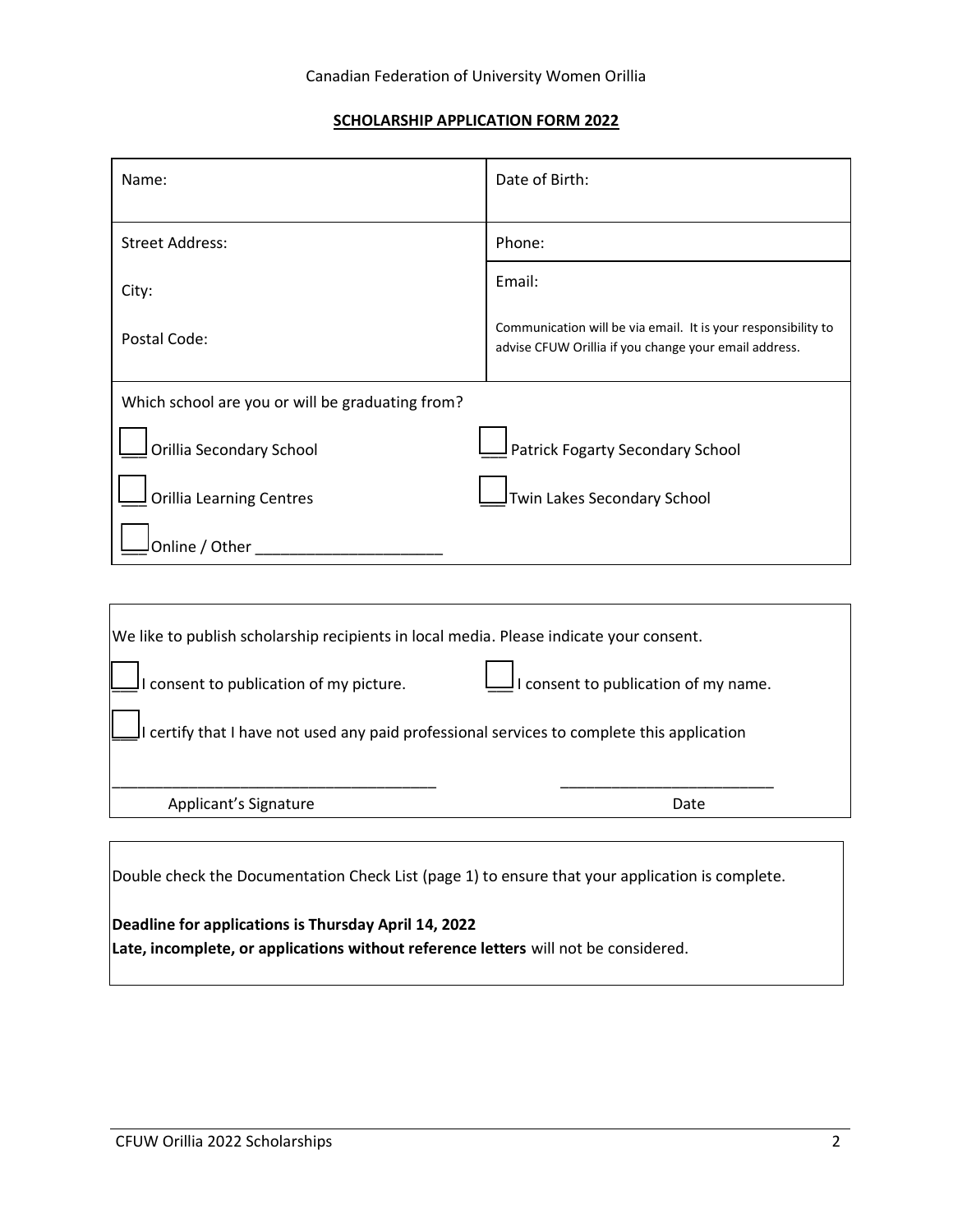## **LEARNING CENTRES STUDENT**

1. Why did you choose to attend The Learning Centres?

2. What knowledge have you gained from life experiences prior to entering The Learning Centres, and how has this helped you in your classes?

3. Are there courses taken and not listed on your transcript that you would like to include? (i.e. First Aid, computer, ECE)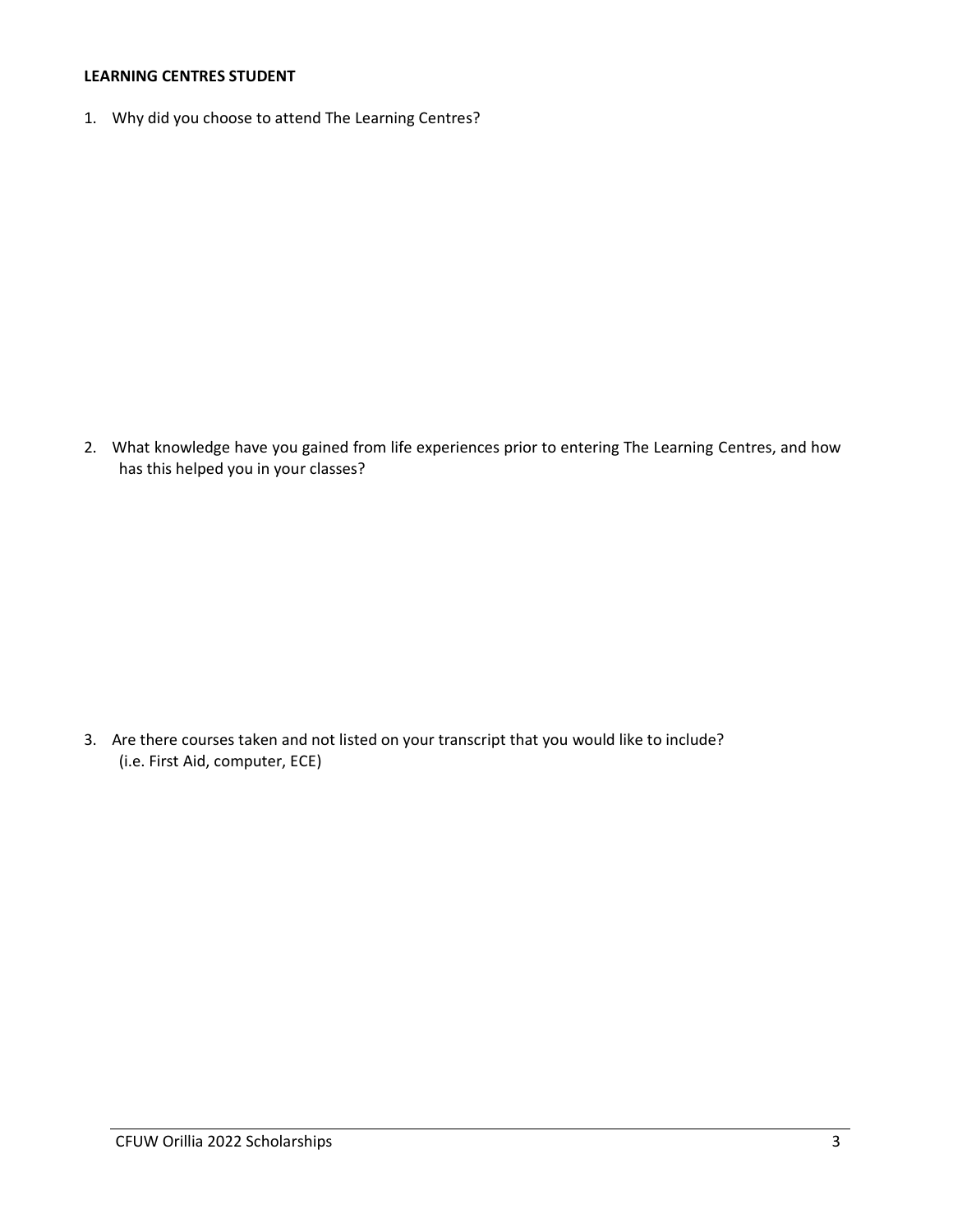## **LEARNING CENTRES STUDENT**

Detail your involvement and include any ways that you demonstrated leadership and were a positive role model for others.

|                    | $\mathbf{1}$ .            |
|--------------------|---------------------------|
| At Your            |                           |
| School             | $\overline{2}$ .          |
|                    | 3.                        |
|                    |                           |
|                    | 1.                        |
| <b>With Family</b> | 2.                        |
| and Friends        |                           |
|                    | 3.                        |
|                    |                           |
| In Your            | $\mathbf{1}$ .            |
| Community          | 2.                        |
|                    |                           |
|                    | 3.                        |
|                    |                           |
| In Your            | $\mathbf{1}$ .            |
|                    |                           |
| Employment         | 2.                        |
|                    |                           |
|                    | $\overline{\mathbf{3}}$ . |
|                    |                           |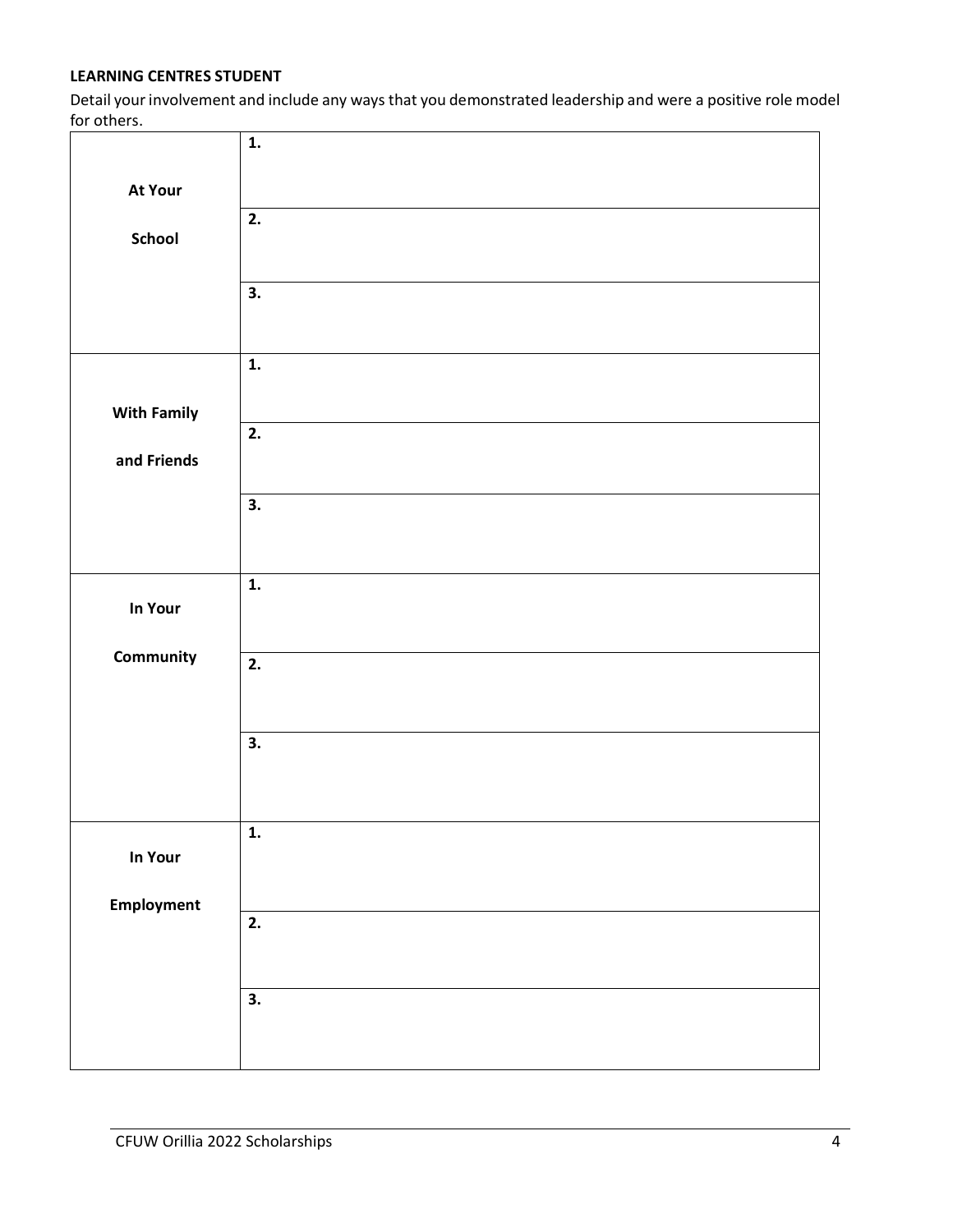## **LEARNING CENTRES STUDENT: PERSONAL BACKGROUND**

Compose a paragraph of at least 200 words explaining how you meet the required criteria for a scholarship (refer to page 1) and how receiving a CFUW scholarship would help with your postsecondary goals.

## **LEARNING CENTRES STUDENT: CAREER GOALS**

1. Which colleges**/**universities have you applied to or have been accepted to as a student for the fall?

2. What are your future career goals?

#### **OPTIONAL QUESTION:**

Is there any other information you would like to share with us that you think would help us in evaluating your application? For example, describe a moment in your life that made you feel particularly proud of yourself.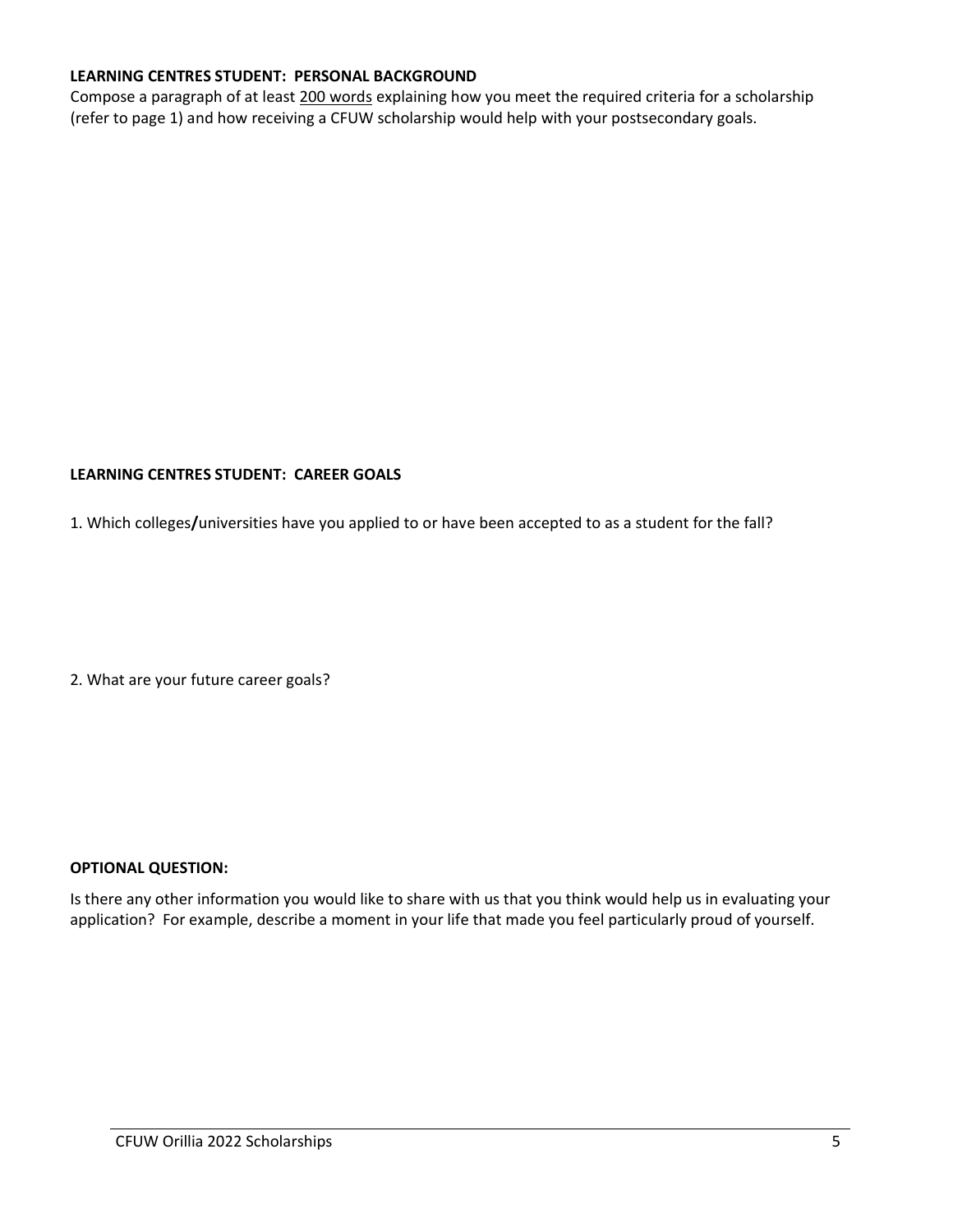# Cfuw Orillia THE POWER OF WOMEN WORKING TOGETHER

### **CANADIAN FEDERATION OF UNIVERSITY WOMEN ORILLIA**

**Academic** Letter of Reference for Scholarship Applicant. **(To be completed by an academic referee). Be sure letters are typed.**

Scholarships are awarded to candidates who best qualify under these criteria:

- Academic ability
- Integrity
- Love of learning
- Leadership
- School and community involvement
- Financial need

Please comment on any of the above criteria which apply to your experience with the applicant.

| Reference for:                 | Recommendation By: |
|--------------------------------|--------------------|
|                                |                    |
| Relationship to the Applicant: |                    |
| Phone Number:                  | Email Address:     |